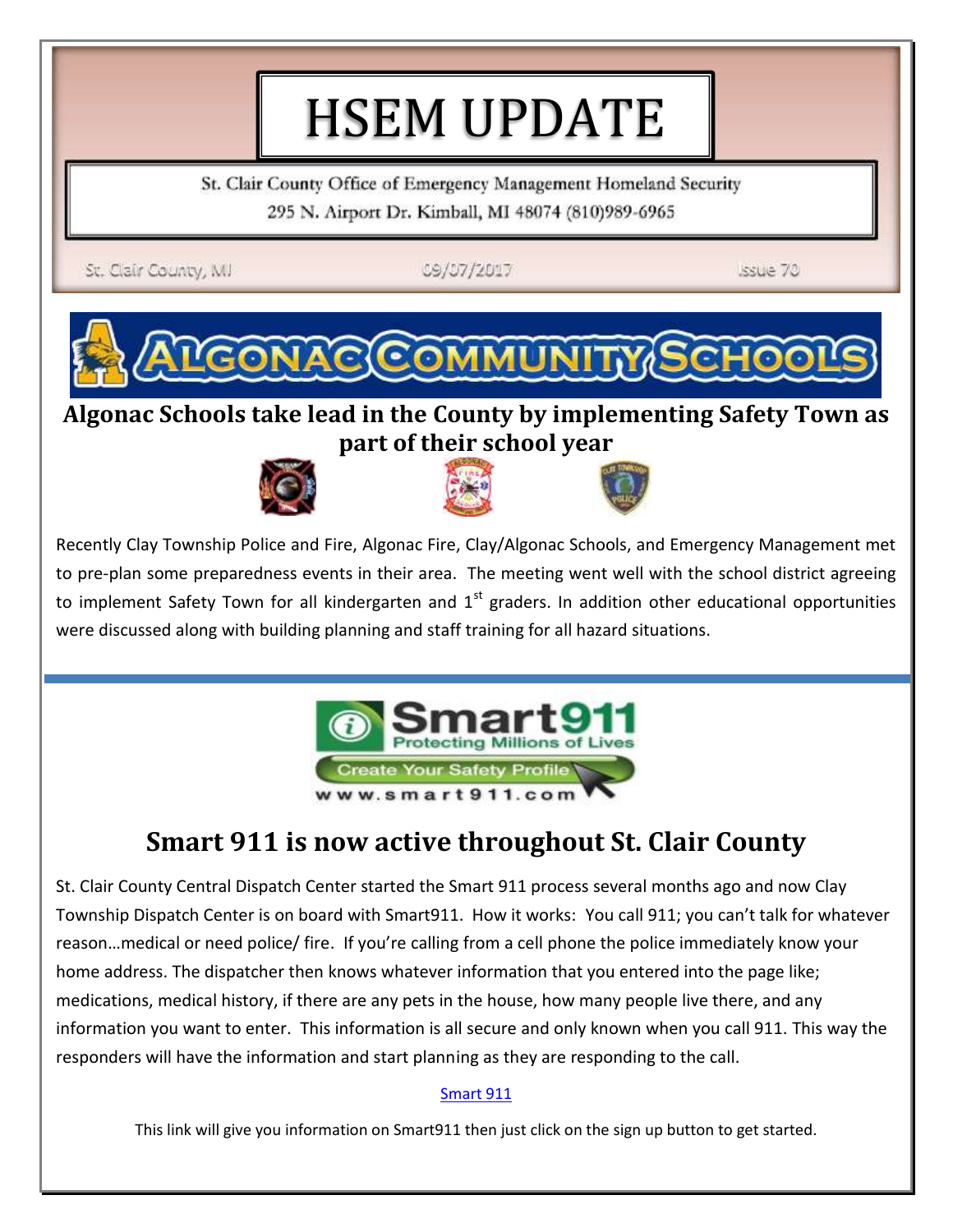

# **September is National Preparedness Month (NPM)**

The National Theme is: "Disasters Don't Plan Ahead. You Can."

We should all take action to prepare! We are all able to help first responders in our community by training how to respond during an emergency and what to do when disaster strikes — where we live, work, and visit. The goal of NPM is to increase the overall number of individuals, families, and communities that engage in preparedness actions at home, work, business, school, and place of worship.

It was great to see neighborhoods showing their preparedness skills in Texas. A neighborhood group was on the news and they interviewed a lady that organized the neighborhood, they checked on all the neighbors, set up security to make sure looters did not come into their neighborhood and logged the neighbors in and out so they didn't have to worry about checking on them if they were not home. Everyone in their neighborhood had a skill that could and would be used.

Our website www.BeReadyStClairCounty.org is a great start to finding out what you can do to prepare. You can also contact our office at 810-989-6965.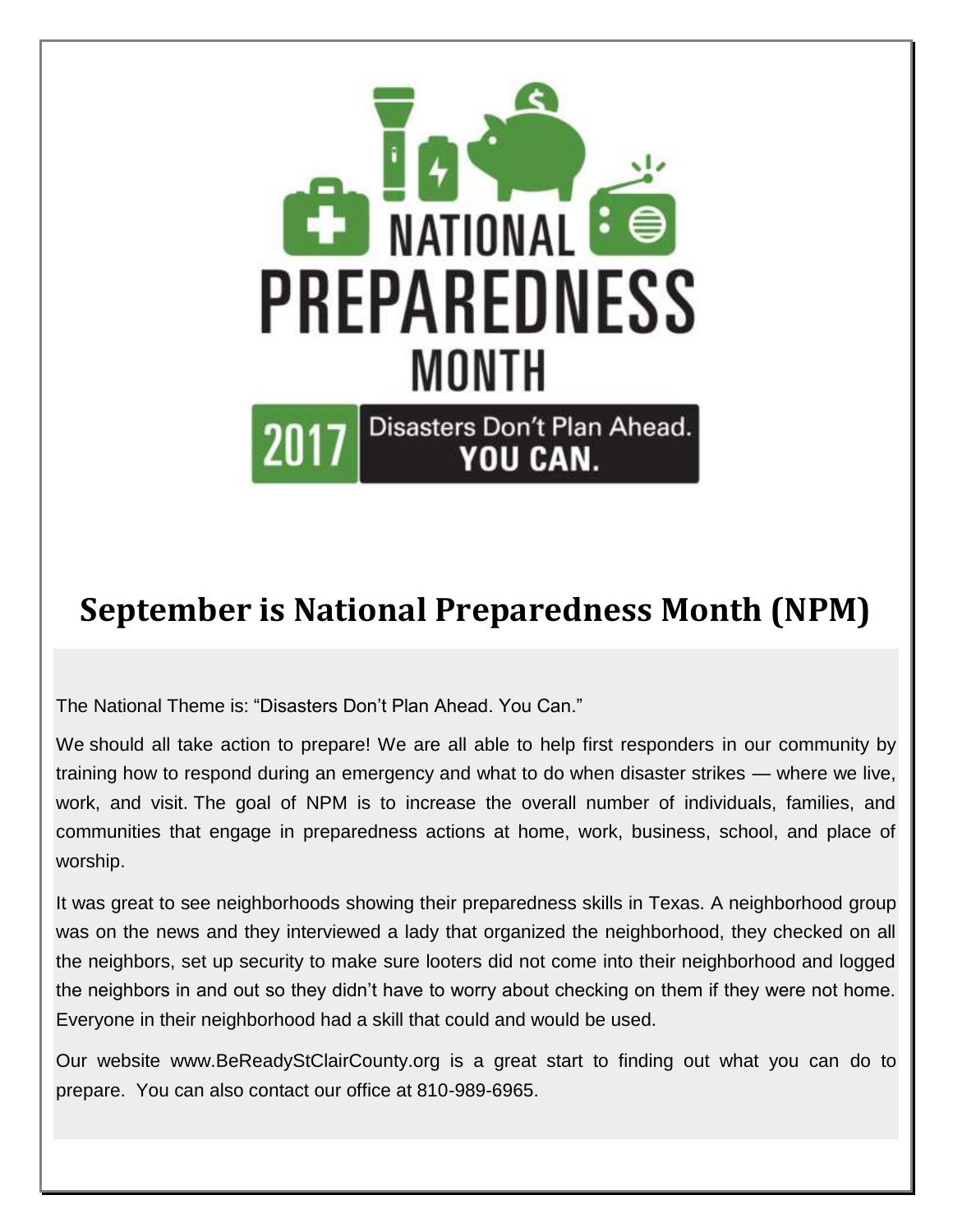## **IS "BE READY 72 HOURS ST. CLAIR COUNTY" ENOUGH???**

#### **St. Clair County participates in EARTH EX exercise**

EARTH EX simulated a subcontinent-scale, long duration power outage, with cascading failures of all other infrastructures. The exercise focused on executive and senior level operational decision makers the opportunity to review critical decision-making policies, processes, roles and responsibilities – essential to the success of all other response and recovery operations.

Commissioners Bill Gratopp and Greg McConnell took the lead and with other key Emergency Operations Center personnel, discussed the potential response of St. Clair County. Days 1-3 were manageable however serious gaps in response capabilities began on day 4.

Day 4-7 situation:

Many essential services are shut down, running out of resources, or are in jeopardy of collapsing. In many locations lifeline services are only working at a fraction of their required capacity. Safety and security is a major issue. The lack of water, food and accurate information is causing widespread fear. Many initially attempted to self-evacuate or locate resources in other communities only to be turned back or stuck on the open road.

- Nearly all hospitals are working in difficult circumstances with limited staff and restricted services.
- Emergency communications systems, which at critical junction depended on existing terrestrial communications switching equipment, has degraded, or failed.
- Most government and corporate buildings are dark.
- Those communities where water is still moving have initiated a boil water advisory, or home treatment recommendation, but with no way to get the word out.
- Water systems, generally, are offline, except for those that have a dedicated backup generator capability.
- Without other options, the Private Sector, especially retail and manufacturing, has gone into shut down mode.
- Emergency Services while manpower is available, there are few resources to continue meeting the normal mission load, much less the expanding need for support. Water pressure is down or gone. Communications, other than battery, or vehicle operated radio communications, have failed.

The exercise was extremely valuable and identified numerous gaps for the HSEM office to focus on however that would improve things for a limited number of days. It is obvious that the focus on 72 hour preparedness needs to be revisited!!! Good link to view<http://eiscouncil.org/VideoEarthEX>



In a world with an ever-increasing degree of interconnectedness and dependence on critical life-line infrastructures, like electricity, and given the growing risk and potentially devastating impact of a variety of threats, inclusive partnerships will be required In order to prepare and improve. We must train and exercise.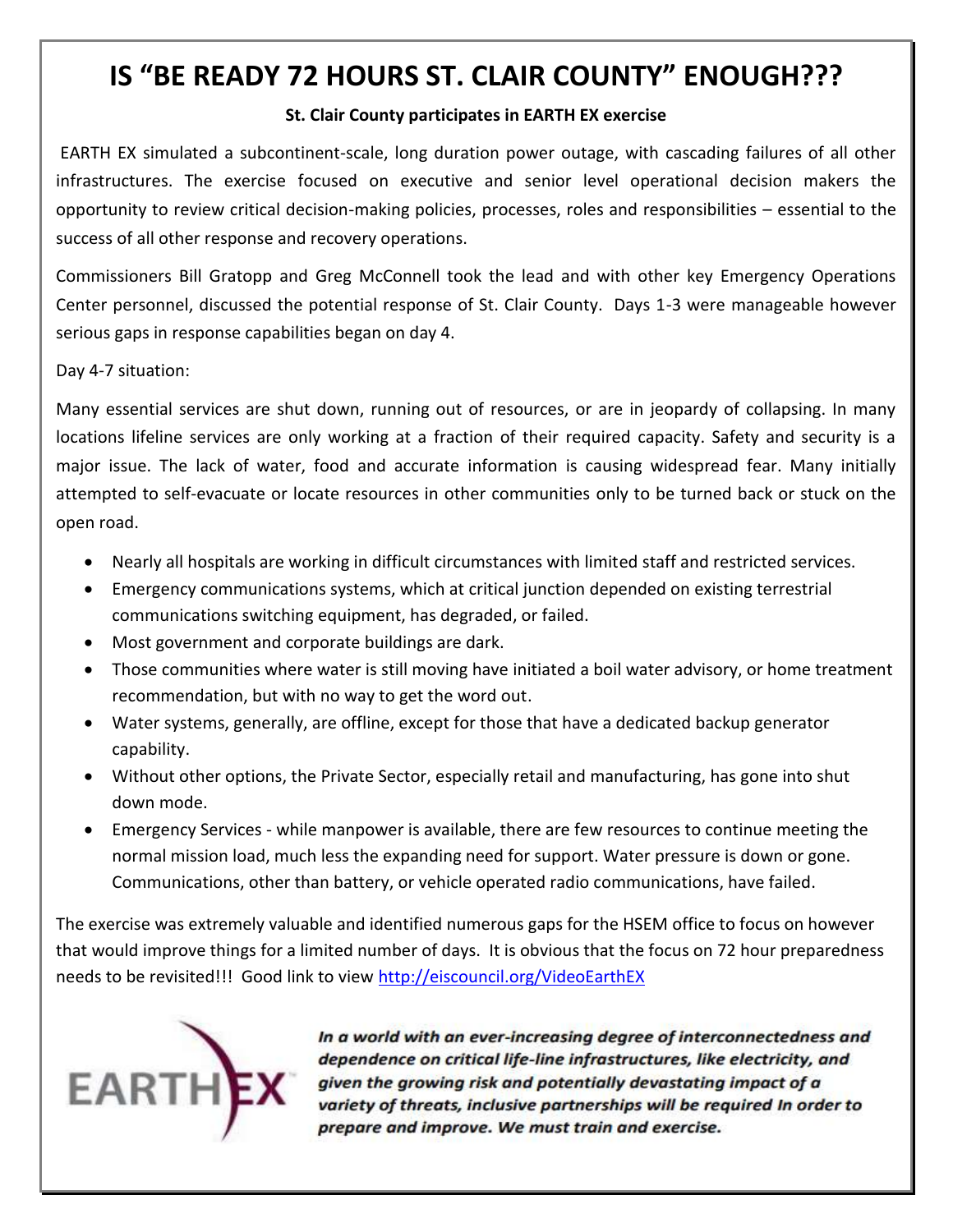

## Can you Escape? New Escape Challenge Tent

St. Clair County Homeland Security and Emergency Management are trying its hand at the escape room craze. Using a 10 by 10 pop up tent Ready Corps members will be hosting a disaster themed puzzle room.

It's meant to be fun, but at the same time educational. Participants are given a half hour to solve the puzzles within the "room" while at the same time learning about emergency preparedness. This project is still in its testing phase; both Danielle and Teri hope to bring it out to local events so everyone can give it a go.

If interested in helping them fine tune this project, they'll be setting up the tent again on Sept. 11, from noon to 5:00 p.m. Location will be posted on Be Ready St. Clair County's Facebook page.

Please call 810-989-6385 to make an appointment anytime from 8:00 am to 4:00 pm., or via email at [dkennedy@stclaircounty.org](mailto:dkennedy@stclaircounty.org). It's recommended that groups consist of four or less people, **and it is free!**

# **Drills: Practice makes perfect!**



St. Clair County Office of Homeland Security and Emergency Management conducted an evacuation tabletop exercise on Wednesday, September 6th, 2017 with Medilodge of St. Clair located behind St. John River District Hospital. The tabletop exercise was attended by key staff from Medilodge St. Clair along with administrative representatives from their sister agency located in Yale. Also attending the exercise were emergency response personnel from St. Clair Fire Department, Tri-Hospital EMS and St. Clair County Sheriff Department.

The two hour tabletop exercise focused on actions to be undertaken and expectations of staff and emergency responders when a severe weather event hits and causes enough damage to the facility to warrant evacuation. Topics of discussion included: Evacuation Procedures; Unified Incident Command Structure; resident, staff and visitor accountability and tracking protocols; outside agency support; relocation protocols, and site security. The goal is to conduct similar exercises with all Long Term Care Facilities in St. Clair County and eventually conduct full scale exercises involving the actual movement of people (non-residents of the facility).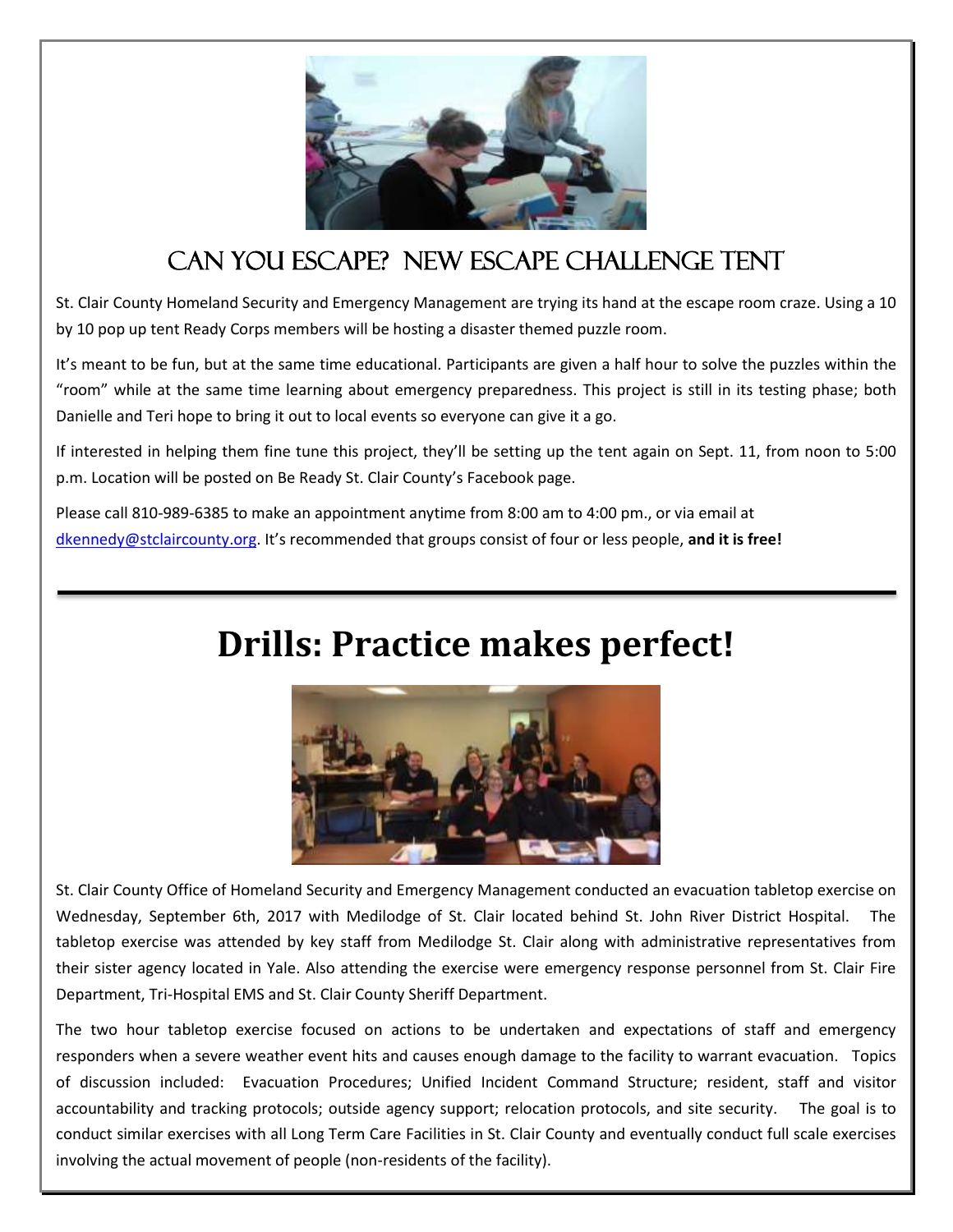#### **ATTENTION SCHOOL ADMINISTRATORS**

**Now with school back in session, don't forget to submit your school emergency drill report for 2017–2018. To ensure you are in compliance with the school safety legislation Public Act 12 of 2014, please contact Nikki Falk at 810.989.6329 for the link. Please schedule drills around holidays and any testing dates. Your reports are due by close of business on September 15, 2017.**



## **Safety Town**

Both at Birchwood Mall and at Lakeport Wesleyan Church children learned about different types of Safety. When asked if they would change anything, the children attending the Mall Safety Town said no they would keep it just the way it is and that they had a lot of fun while they learned. At Lakeport Wesleyan Church the children were heard telling their parents how much fun they had and what they learned. So it was a great summer with Safety Town. We would like to say Thank you Fort Gratiot, Burtchville, and Clay Twp. Fire Departments as well as Fort Gratiot Twp., SCC Homeland Security and Emergency Management, St. Clair County Sheriff's Office and Port Huron Police, Clay Twp. Police, St. John River District and McLaren Port Huron Hospitals for sending staff and helping with these events this summer. Without all of your help this program could not continue.

Remember we can bring Safety Town to you free of charge; we bring everything, all you have to do is provide the students and help promote it. An area 40' x 54' for a full mat and an area 40' x 27' for a half mat are needed to set up Safety Town. If you are interested in hosting a Safety Town call Pam at 810-989-6387.